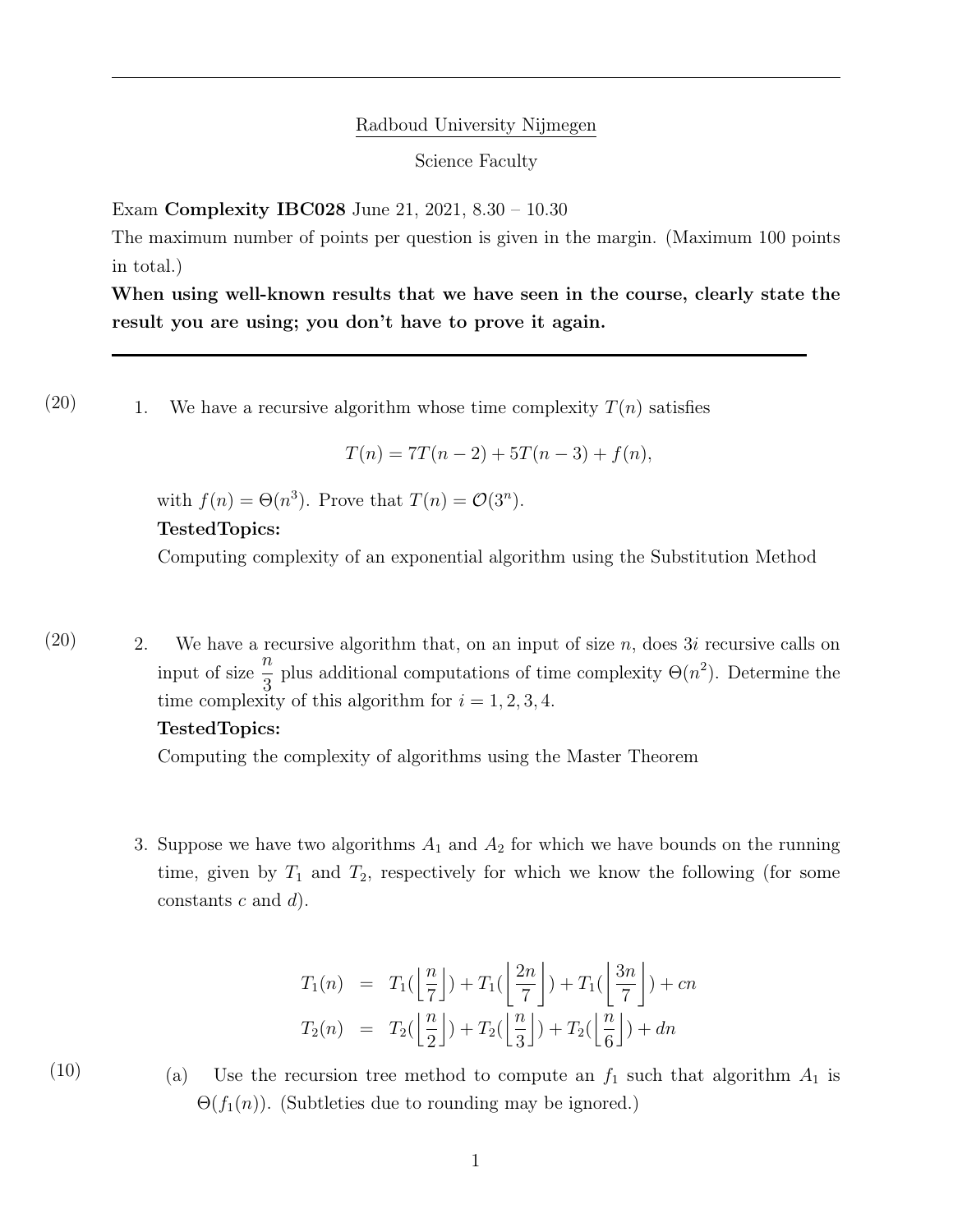(10) (b) Use the recursion tree method to compute an  $f_2$  such that algorithm  $A_2$  is  $\Theta(f_2(n))$ . (Subtleties due to rounding may be ignored.)

# TestedTopics:

Computing the complexity for algorithms using the Recursion Tree Method

See next page

2